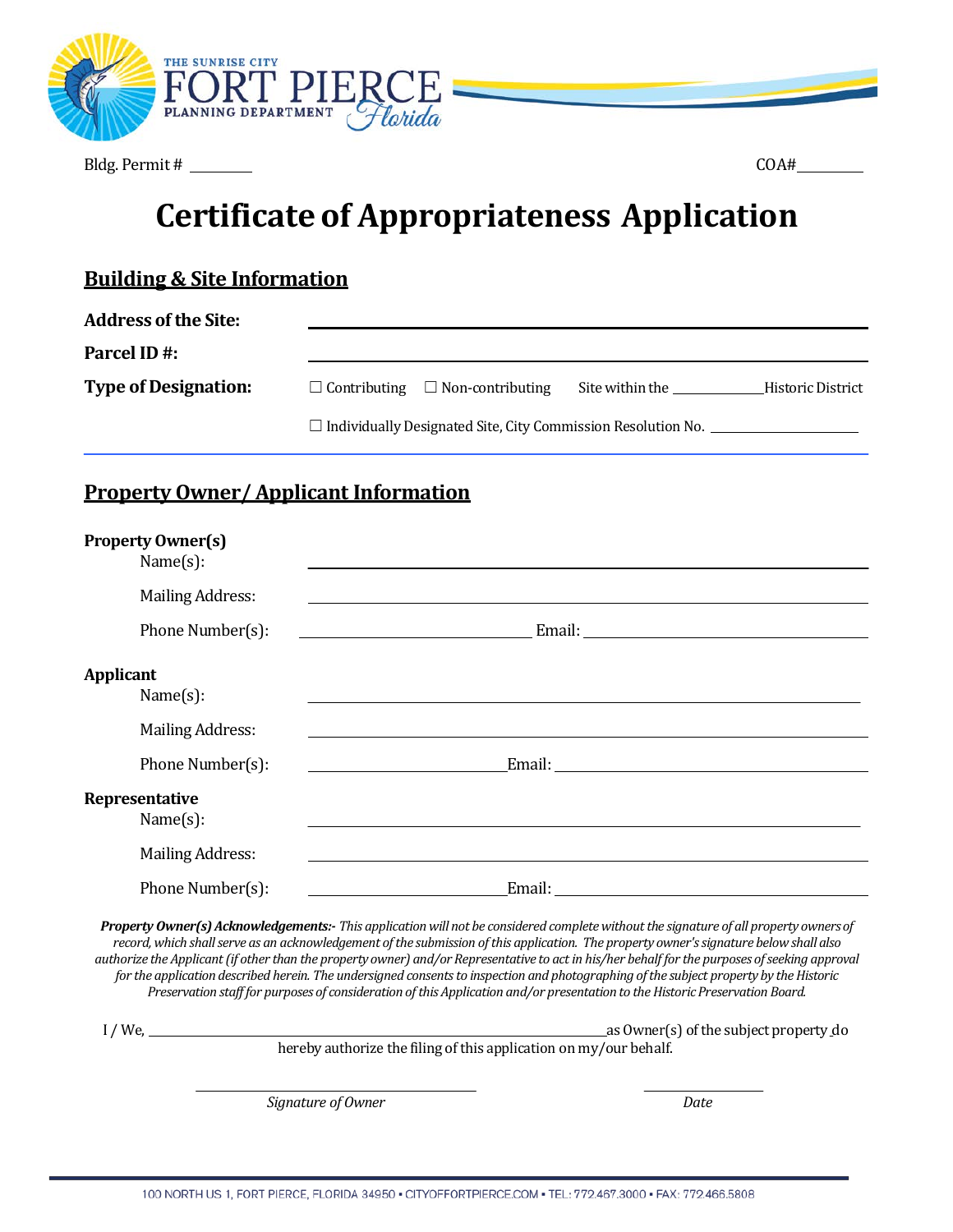### **Description of Requested Work**

Please indicate the type of work requested:

|        | I icase marcate the type of work requested.<br>$\Box$ Fence                                                                        | $\square$ Shed                                 | $\Box$ Door(s)    | $\Box$ Roof                                                                                                       |  |  |
|--------|------------------------------------------------------------------------------------------------------------------------------------|------------------------------------------------|-------------------|-------------------------------------------------------------------------------------------------------------------|--|--|
|        | $\Box$ Window(s)                                                                                                                   | $\Box$ Signage                                 | $\Box$ Shutter(s) | $\square$ Porch                                                                                                   |  |  |
|        | Rehabilitation                                                                                                                     | $\Box$ New Construction                        | $\Box$ Demolition | Relocation                                                                                                        |  |  |
|        |                                                                                                                                    |                                                |                   |                                                                                                                   |  |  |
|        |                                                                                                                                    | $\Box$ Other (describe)                        |                   |                                                                                                                   |  |  |
|        |                                                                                                                                    |                                                |                   | Please provide a detailed description of the proposed work to be performed: __________________________________    |  |  |
|        |                                                                                                                                    |                                                |                   |                                                                                                                   |  |  |
|        |                                                                                                                                    |                                                |                   |                                                                                                                   |  |  |
|        |                                                                                                                                    |                                                |                   |                                                                                                                   |  |  |
|        |                                                                                                                                    |                                                |                   |                                                                                                                   |  |  |
|        |                                                                                                                                    |                                                |                   |                                                                                                                   |  |  |
|        |                                                                                                                                    |                                                |                   | Will the proposed work require a Zoning Variance? $\square$ No $\square$ Yes, Code Section(s):                    |  |  |
|        |                                                                                                                                    |                                                |                   |                                                                                                                   |  |  |
|        |                                                                                                                                    |                                                |                   |                                                                                                                   |  |  |
|        | <b>Application Requirements</b>                                                                                                    |                                                |                   |                                                                                                                   |  |  |
| ❏      | \$10.00 Application fee                                                                                                            |                                                |                   |                                                                                                                   |  |  |
| ❏      | Site Plan with dimensions.                                                                                                         |                                                |                   |                                                                                                                   |  |  |
|        |                                                                                                                                    |                                                |                   |                                                                                                                   |  |  |
| ❏      | Architectural Drawings:                                                                                                            |                                                |                   | $\triangleright$ Drawings should show all current and proposed floor plans and elevations, fences, walls, and any |  |  |
|        |                                                                                                                                    | other landscape features.                      |                   |                                                                                                                   |  |  |
|        | ➤                                                                                                                                  | Drawings should indicate materials to be used. |                   |                                                                                                                   |  |  |
| $\Box$ | Photos - One (1) color photograph of the main façade of the site and photographs of any areas affected by<br>the proposed project. |                                                |                   |                                                                                                                   |  |  |
| ❏      | Material(s) specifications and/or sample(s)                                                                                        |                                                |                   |                                                                                                                   |  |  |
| ❏      | Color samples.                                                                                                                     |                                                |                   |                                                                                                                   |  |  |
| ❏      | Demolition - Plans for what will be taking the demolished structure's place should be submitted.                                   |                                                |                   |                                                                                                                   |  |  |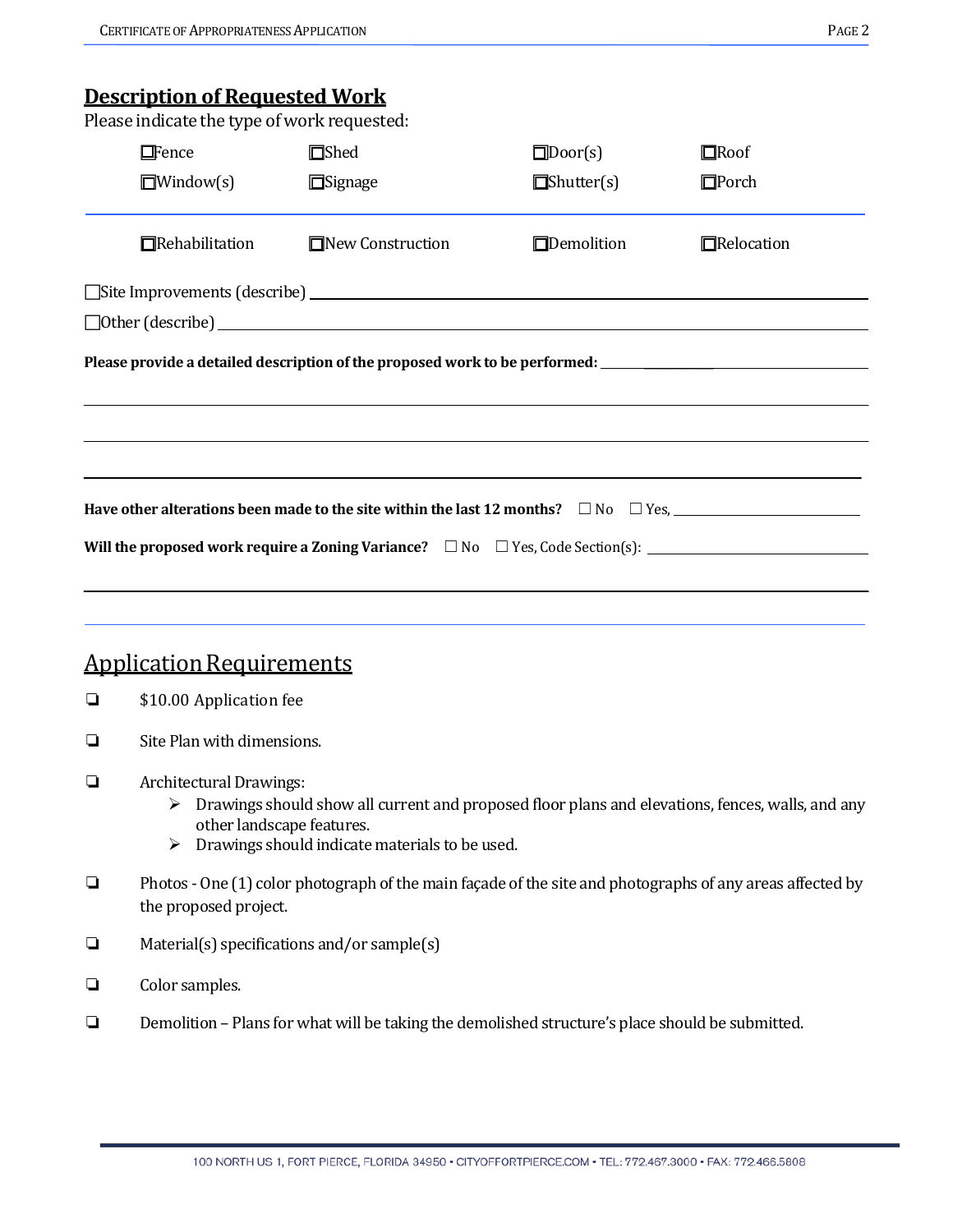# **– Chapter 23 –**

## Preservation of Historic and Archaeological Sites, Structures,& Districts **Article V. – Certificate of Appropriateness**

#### **Section 23-41. Required.**

No building, structure, improvement, landscape feature, or site within the city, which has been designated a historic site or historic district, shall be erected, altered, restored, rehabilitated, excavated, moved or demolished until an application for a certificate of appropriateness regarding any features, landscape features, or site improvements has been submitted and approved pursuant to the procedures in this chapter. Features shall include, but not be limited to, the architectural style, scale, massing, siting, general design and general arrangement of the exterior of the building or structure, including the type, style and color of roofs, windows, doors and appurtenances. Architectural features shall include when applicable, interior spaces where interior designation has been given pursuant to this chapter. Landscape features and site improvements shall include, but shall not be limited to, site re-grading, subsurface alterations, fill, paving, landscaping, walls, fences, courtyards, signs and exterior lighting. No certificate of appropriateness shall be approved unless architectural plans for such construction, alterations, excavation, restoration, rehabilitation, relocation or demolition are approved by the historic preservation board.

#### **Section 23-44. Pre-application conference.**

Before submitting an application for a certificate of appropriateness, an applicant may confer, at such applicant's election, with the historic preservation officer to obtain information and guidance before entering into binding commitments or incurring substantial expense in the preparation of plans, surveys and historic data. The purpose of such conference is to further discuss and clarify preservation objectives and design guidelines. In no case, however, shall any statement or representation made prior to completion of official application review be binding on the city.

#### **Section 23-45. Guidelines for review and issuance.**

The U.S. Secretary of the Interiors Standards for the Treatment of Historic Properties are hereby adopted as the standards by which applications for any certificate of appropriateness are to be measured and evaluated. In adopting these guidelines, it is the intent of this chapter to promote the proper maintenance, restoration, preservation, rehabilitation, or reconstruction appropriate to the property, and compatible contemporary designs which are harmonious with the exterior architectural and landscape features of neighboring buildings, sites and streetscapes. From time to time, the board may adopt additional standards to preserve and protect special features unique to the city. Based on the Secretary of the Interior's standards for the treatment of historic properties, the designation report, a complete application, any additional plans, drawings, photographs, and samples of materials to fully describe the proposed project, the historic preservation board may approve or deny the application for a certificate of appropriateness.

#### **Section 23-49. Demolition.**

Review of any certificate of appropriateness for demolition shall be in accordance with criteria set forth in this section. Denial of an application for demolition shall be evidenced by written order detailing the public interest which is sought to be preserved.

(1) The board may grant a certificate of appropriateness to demolish with a deferred effective date of up to eighteen (18) months from the date of the board's decision at a public hearing. The effective date shall be determined by the board based upon the relative significance of the structure and the probable time required to arrange a possible alternative to demolition. During the demolition deferral period, the board may take such steps as it deems necessary to preserve the structure in accordance with the purposes of this chapter. Such steps may include, but shall not be limited to, consultation with civic groups, public agencies and interested persons, recommendations for acquisition of property by public or private bodies or agencies, and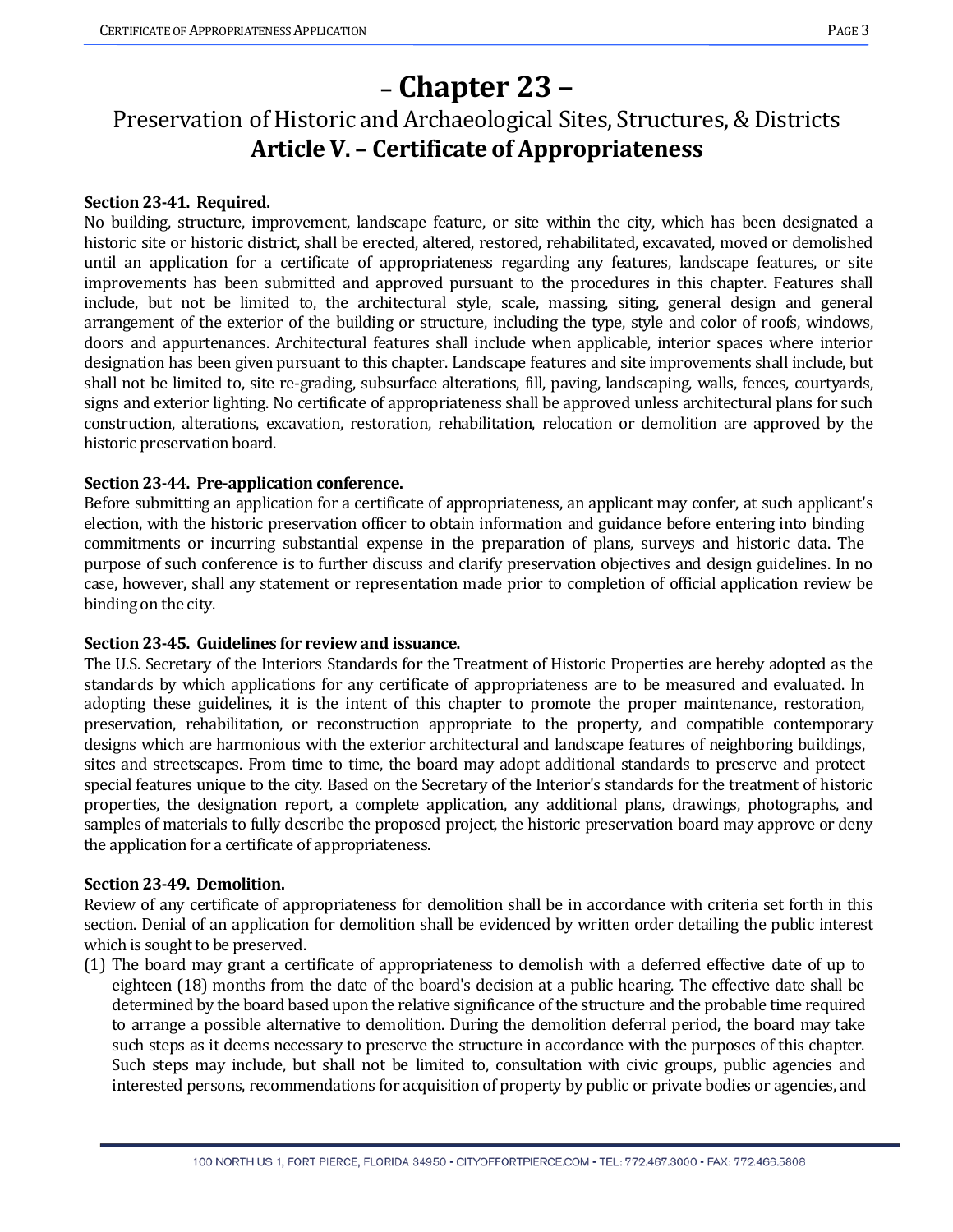exploration of the possibility of moving one or more structures or other features. After the specified expiration date of the deferred certificate of appropriateness a demolition permit shall be issued if requested by the applicant.

- (2) In connection with any certificate of appropriateness for demolition of buildings or improvements the board may encourage the salvage and preservation of building materials or architectural details and ornaments, fixtures and the like for reuse in restoration of other historic properties. The board may also require, at the owner's expense and prior to demolition, the recording of the building for archival purposes by photographs.
- (3) In addition to all other provisions of this chapter, the board shall consider the following criteria in evaluating applications for a certificate of appropriateness for demolition of designated sites or buildings within a designated historic district.
	- a. Is the structure of such interest or quality that it would reasonably meet national, state or local criteria for designation as a significant historic or architectural site or structure?
	- b. Is the structure of such design, craftsmanship or material that it could be reproduced only with great difficulty or expense?
	- c. Is the structure one of the last remaining examples of its kind in the city, county or region?
	- d. Does the structure contribute significantly to the historic character of a designated district?<br>e. Would retention of the structure promote the general welfare of the city by providing an
	- Would retention of the structure promote the general welfare of the city by providing an opportunity for study of local history, architecture and design or by developing an understanding of the importance and value of a particular culture and heritage?
	- f. Are there definite plans for re-use of the property if the proposed demolition is carried out, and what will be the effect of those plans on the character of the surrounding area?

#### **Section 23-50. Moving existing structures.**

A designated structure or one which is located in a historic district, may not be relocated except upon approval of a certificate of appropriateness. In considering such certificate the board shall determine whether any reasonable alternative is available for preserving the improvement or structure on its original site and whether the proposed relocation-site is compatible with the historic and architectural integrity of the improvement or structure.

**-------------------------------------------------------------------------------------------------------------------------------------------------**

#### **Variances**

#### **Section 23-61. Variances.**

The historic preservation board shall have the power to waive, with or without conditions, the set-back, off-street parking, height, signage, density and floor-area-ratio requirements of the underlying zoning district of those properties designated by the city commission as historic sites, either individual sites or buildings within districts, where it is deemed appropriate for the continued preservation of the historic site or historic district. The board shall only grant such variances when an application for a certificate of appropriateness has been issued to promote preservation, rehabilitation or restoration. In carrying out this responsibility, the historic preservation board must follow the same procedures specified for the board of adjustment in article VIII of chapter 22 of this Code of ordinances.